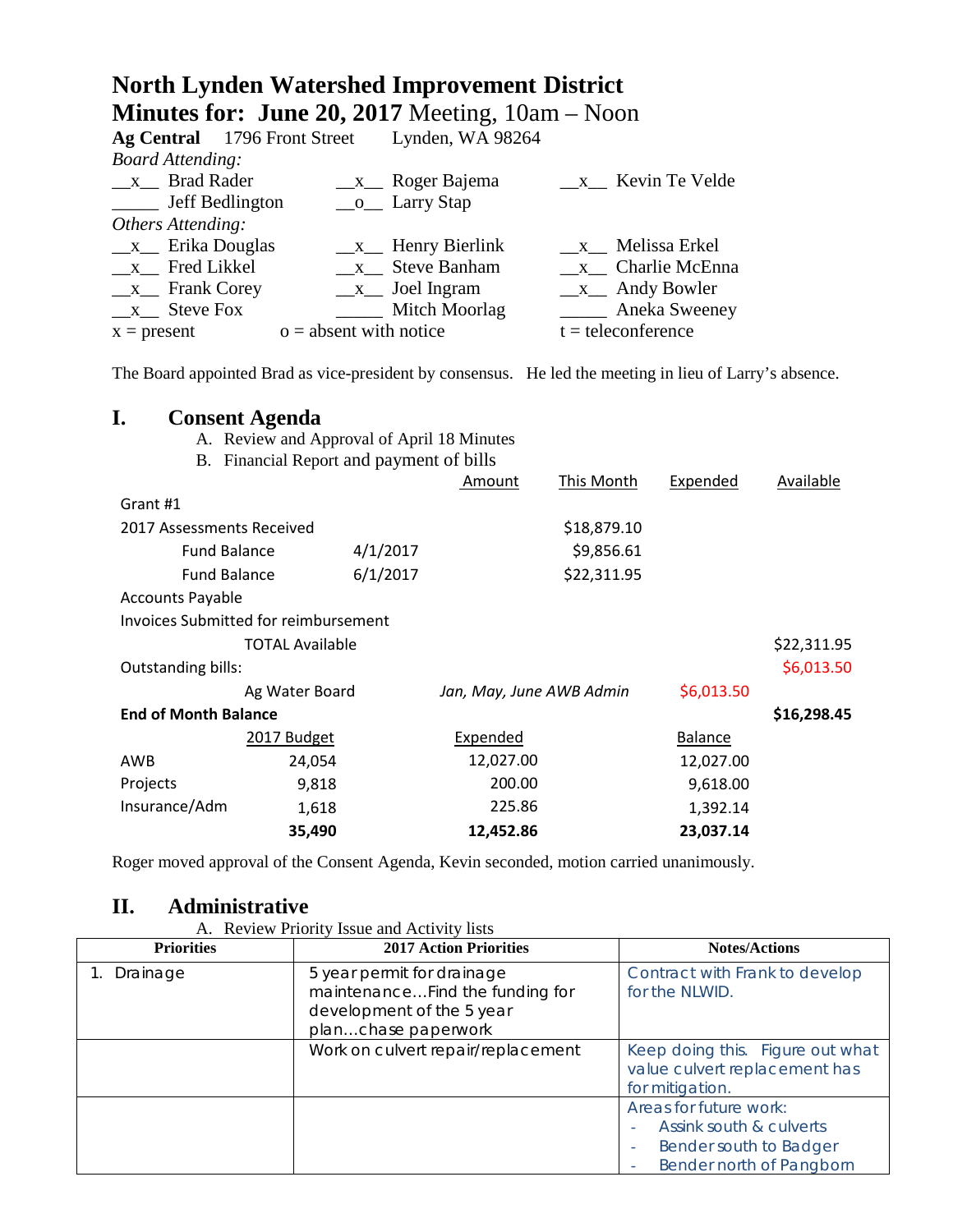|                  |                                                                                    | Culverts under Bender Road                                 |
|------------------|------------------------------------------------------------------------------------|------------------------------------------------------------|
| 2. Water Quality | Continue our water quality work with<br>Whatcom County Public Works, and<br>Lynden | Tell the story better work to get<br>shellfish beds opened |
| 3. Water Rights  | Support the AWB's work in this area.                                               |                                                            |

## **III. Drainage/Habitat**

- A. Mitigation work for Bender and Assink Road projects Brad reported the planting had been done with the cooperation of the LCHS students and NSEA. There may be a bit of follow up work this fall. Brad intends to talk to Heeringa's on the west side of the creek to see if they would be interested in providing more mitigation for future NL projects.
- B. Culvert replacements <http://apps.wdfw.wa.gov/fishpassage/> Melissa reported on the Culvert Replacement Program at WDFW. There is \$1 million in funding through NRCS for projects in the Nooksack drainage. There is a priority rating system that directs funds to areas where fish benefit is most pronounced. Fishtrap Creek and Double Ditch are good candidates but the road ditches in the WID are not. The board discussed the value of replacing culverts as mitigation for ditch cleaning. Joel was open to this but warned that a ratio of the value of replacing culverts to feet of ditch cleaning had not yet been developed as it has for plantings.
- C. Ditch maintenance Steve, Charlie, and Andy from the County were present to discuss ditch cleaning partnerships. The Board identified three ditch cleaning priority areas and discussed the culverts on Bender Road north of Pangborn. Joel encouraged a multilocation permit for:
	- 1. Assink Road from Stap south to Fishtrap
	- 2. Complete Bender from where project ended last year to Badger
	- 3. Bender Ditch from Krauss Berry Farm to Pangborn.

Potential mitigation sites identified were the Heeringa's side of Fishtrap, Don VM's side of Bender ditch and culvert replacements or eliminations.

Brad will follow up with the County on the problem culverts on Bender.

- D. 5-year programmatic permit Frank Corey is available this summer to work on the desired 5-year permit. He felt it would build on the 2010 drainage manual that had been created for the NLWID. He would need some coverage for his time as there were no grants covering this work. Roger moved to approve up to \$3,000 for permit fees and Frank's time this summer/fall, Kevin seconded, motion carried unanimously.
- E. Lynden Projects Steve Banham reported on the Pepin Creek relocation project. The City has right of way easements from Main Street though the Heusinkveld farm. They intend to do more landowner outreach this summer. The City also plans some ditch maintenance work this fall on Double Ditch and Benson Road ditch.

# **IV. Water Quality**

- A. Monitoring Results Erika presented the report which indicated few very high samples over the last months. She agreed that the ditch cleaning work along Assink and Bender seemed to be producing fewer high counts. She is searching for data to help tell the positive story about what has been done to lower counts. Moving away from big guns is just one changing practice. Fred will help her get figures on the number of acres where BMPs have been applied. The issues with BC were also discussed. Letters have been sent and formal discussions scheduled but Erika sensed the best progress was likely at the informal, farmer to farmer level. Lynden was commended for all the educational and cleanup actions they have been taking to address water quality within their boundaries.
- B. ZAP unit locations, installation,  $O & M$ , reporting Erika reported that three units are installed and are being calibrated. There is funding for three more units. The WCD is working on trying to locate one at the border on Double Ditch.